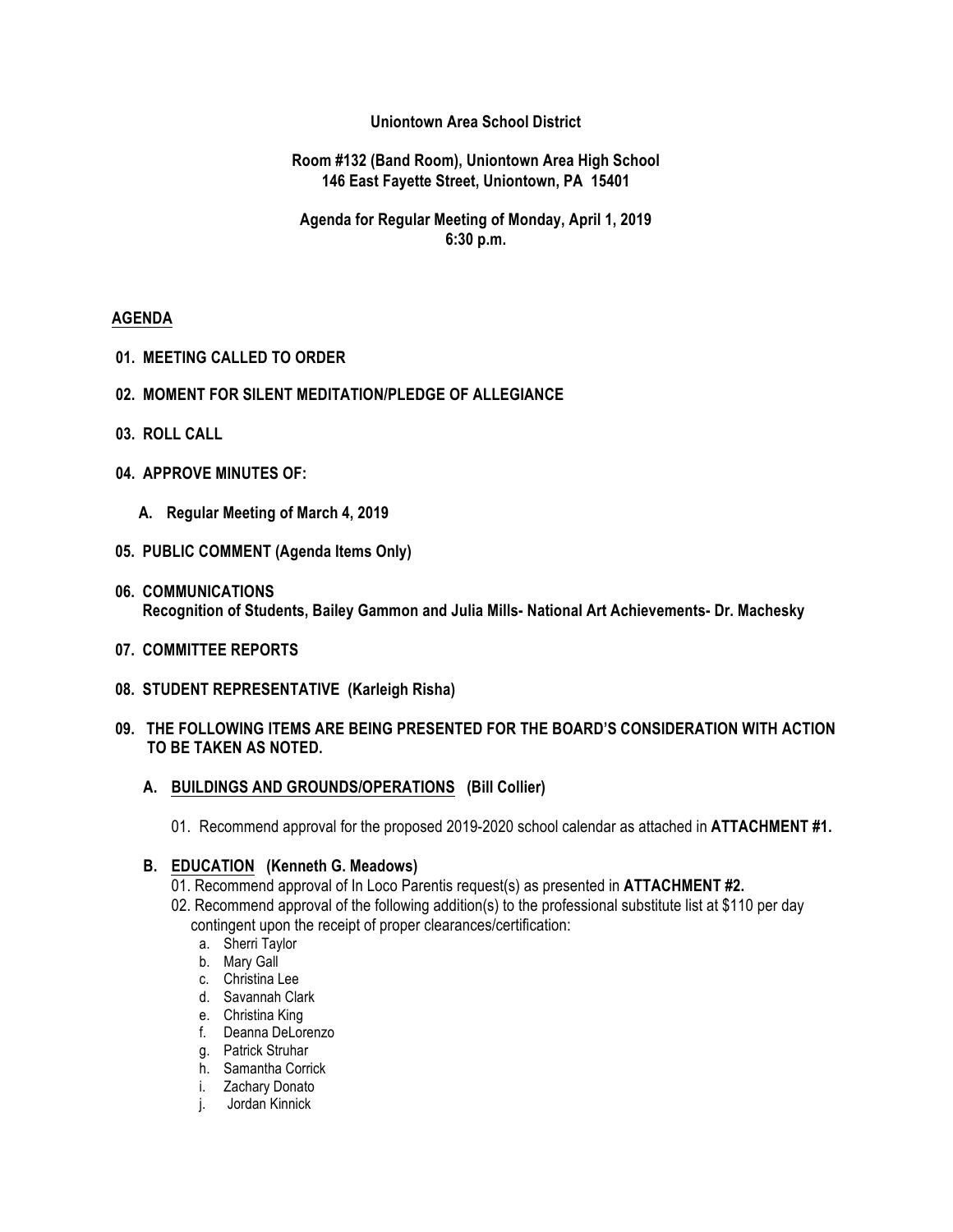- 03. Recommend approval to revise the graduation requirements as set forth in **ATTACHMENT #3**. Note: Changes would commence with the incoming freshman class of 2019/2020.
- 04. Recommend approval for a leave of absence to employee # 100970 without pay but with benefits due to restoration of health concluding August 31, 2019.

05. **Information Item**: Starting in the 2019-2020 school year, elementary and middle school computer classes will incorporate computer science skills through an online website that teaches computer coding. Training for teachers is being made possible by the PAsmart Grant from the PA Department of Education.

# **C. FINANCE/PERSONNEL (Thomas W. Gerke)**

- 01. Recommend approval of the following financial statements for February, 2019:
	- (a) General Fund Treasurer's Report
	- (b) Federal Funds Treasurer's Report
	- (c) Budget and Revenue Report
- 02. Recommend approval of payroll for March, 2019.
- 03. Recommend approval for payment of the following bills, authorizing and directing Officers of the Board to issue vouchers for same:

| (a) General Fund  |  |
|-------------------|--|
|                   |  |
|                   |  |
|                   |  |
| (c) Federal Funds |  |
|                   |  |

- 04. Recommend approval of the following addition(s) to the substitute list for secretaries, clerks, and aides at \$9.25 per hour:
	- (a) Scotty Casteel
	- (b) Joretta Myers
	- (c) Melissa Brumfield
- 05. Recommend approval of the resignation of Angela Rodeheaver as Wharton cafeteria employee effective March 25, 2019.
- 06. Recommend approval of the resignation of Brent Lopick as a paraprofessional at UHS effective 3/11/19.
- 07. Recommend approval of the resignation of Bobby McDermott as a paraprofessional at Menallen Elementary effective 3/22/2019.

# **D. POLICY/PROCEDURE (Terry L. Dawson)**

# **E. STUDENT ACTIVITIES (Don Rugola)**

- 01. Recommend approval for the senior prom to be held at The Pennsylvanian on May 17, 2018. **Note: attendants must be under the age of 21 and all persons attending from another school must be approved by Mrs. Sefcheck and Mr. Manges.**
- 02. Recommend approval for the following persons to be approved as volunteer assistant softball coach upon the endorsement of Head Coach, Steve Forsythe. (a.) Brad Hoover

 $(Continued \rightarrow)$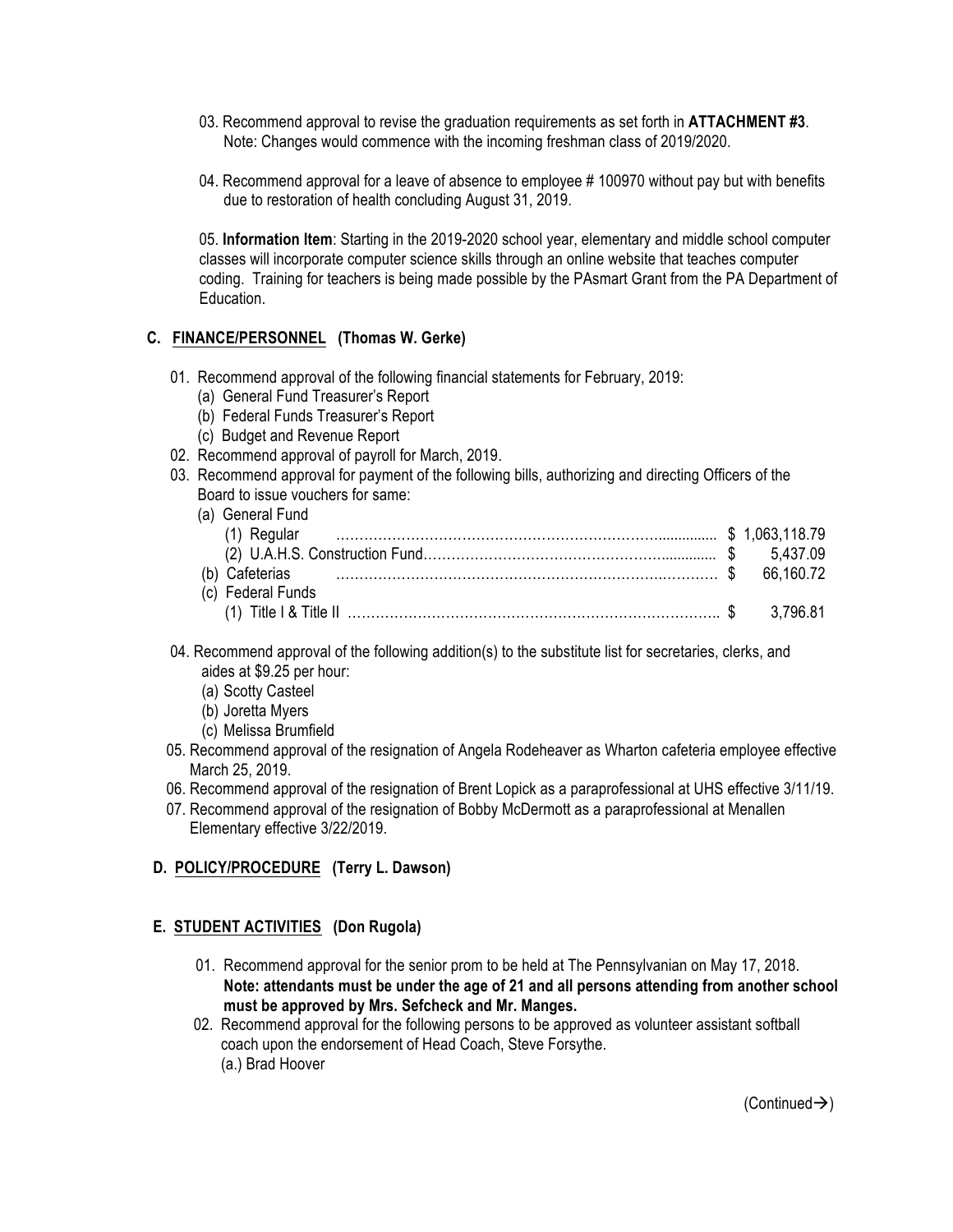- 03. Recommend approval for the resignation of Scott Menarcheck as Girl's Assistant Soccer Coach effective 3/29/2019.
- 04. Recommend approval to fulfill the following athletic positions for employment during the 2019-2020 school term according to the terms and conditions set forth by the U.A.E.A. bargaining unit.
	- (a) Amy Foster (Cross Country Asst., Gr. 7-8) B.F. and Lafayette Schools
	- (b) William Cossick (Basketball, Asst. Boys, Gr. 7-8) B.F. and Lafayette Schools
	- (c) Angela Kern (Cross Country, Head, Co-ed) B.F. and Lafayette Schools
	- (d) Violet Kern (Cross Country, Asst., Co-ed) B.F. and Lafayette Schools
	- (e) Craig Soltis (Football, Head) A.J., B.F. and Lafayette Schools
	- (f) Fred George (Football, Assistant) A.J., B.F. and Lafayette Schools
	- (g) Kenneth Musko (Baseball, Head) UHS
	- (h) James Cales (Baseball, First Asst.) UHS
	- (i) Nicholas Groover (Baseball, Asst.) UHS
	- (j) Michelle Sevcik (Basketball, Asst. Girls) UHS
	- (k) Joe Everhart (Cross Country, Head) UHS
	- (l) Scott Menarcheck (Soccer, Head Boys) UHS
	- (m) Scott Fitzpatrick (Soccer, Asst. Boys) UHS
	- (n) Steve Forsythe (Softball, Head Girls) UHS
	- (o) Paul Guthrie (Softball, Asst. Girls) UHS
	- (p) Rachel Jeffries (Track, Head Girls) UHS
	- (q) Karianne Colebank (Track Asst. Girls) UHS
	- (r) Ray Robinson (Freshman Basketball, Head Boys) UHS
	- (s) Lara Dowling (Boy's Varsity Swim) UHS
	- (t) Debora J. Holchin (Cheer Sponsor Benjamin Franklin, Lafayette)

# **F. SAFETY/SECURITY (Pam Neill)**

 01. Recommend approval of employment for Mr. George Cumberland to be hired as security staff assigned to Uniontown Area High School at \$9.25 per hour.

### **G. TECHNOLOGY (William Rittenhouse, Jr.)**

### **H. TRANSPORTATION (Susan S. Clay)**

- 01. Recommend approval for the following persons to be added to the list of approved drivers for U.A.S.D.:
	- (a) Thomas House- Rittenhouse
	- (b) Jodie A. Means- Konetsco
	- (c) Marianella M Cabral- M&R
	- (d) Clyde A Seese- M&R
	- (e) Madelyn C. Myers- M&R
	- (f) Melissa K Reda- M&R
	- (g) Daryl Nichols- Mlaker